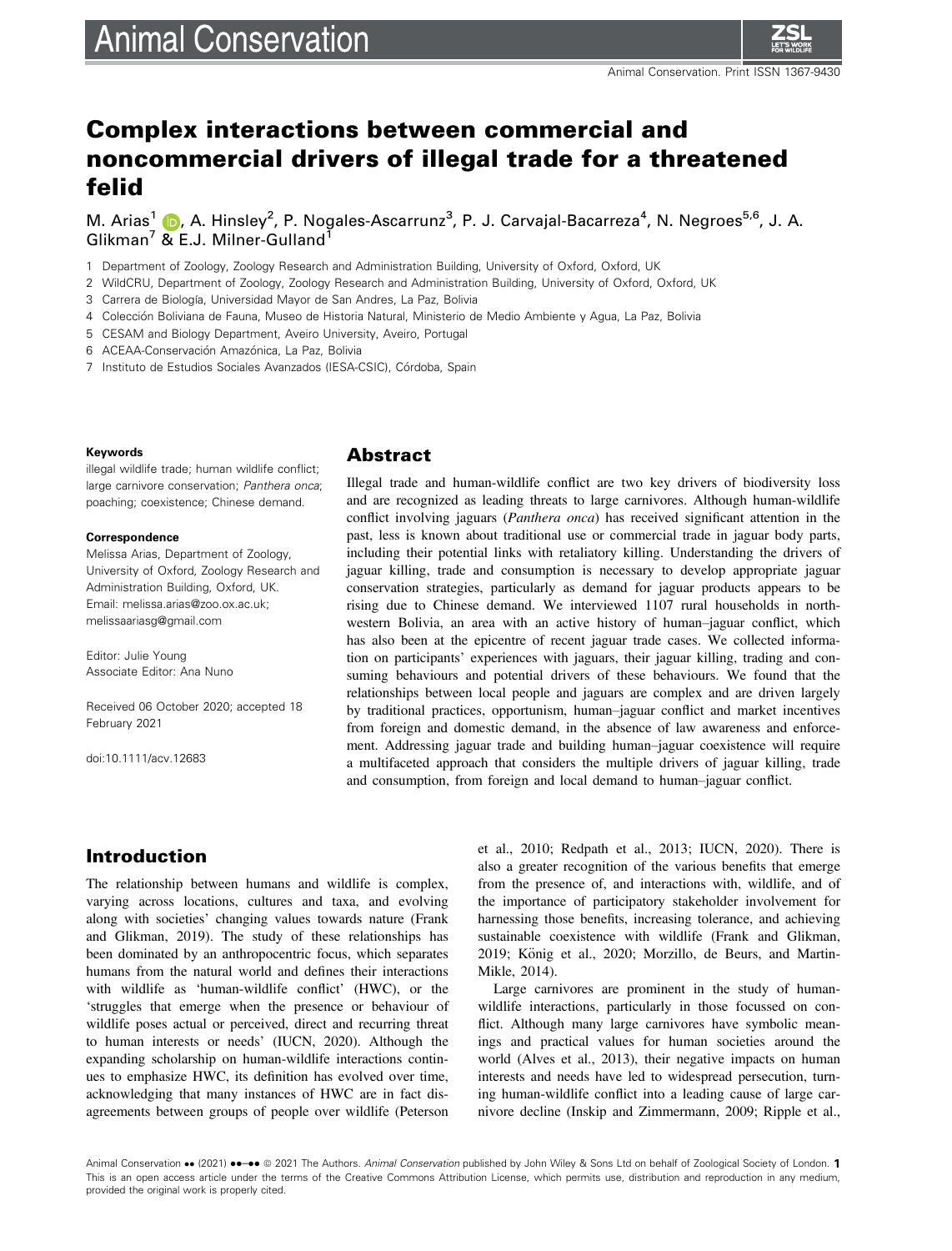2014). These negative interactions are accentuated by a wide range of cooccurring, multiscale environmental and social factors (Carter et al., 2017; Lischka et al., 2018; Morzillo, de Beurs, and Martin-Mikle, 2014). Landscape-level habitat degradation can affect wildlife community assemblages and prey availability, which can in turn influence individual large carnivore distribution, behaviour and propensity towards conflict (e.g., Carter et al. 2017; Miller 2015). Societal values towards nature and cultural beliefs can also influence people's tolerance or intolerance of carnivores (e.g., Dickman and Hazzah, 2016), as do carnivore management policies (Linnell and Alleau, 2015; Peterson et al., 2010). Moreover, individual hunters respond to social norms (e.g., Marchini and Macdonald, 2012) and to range of socio-psychological motivators of attitudes and behaviours towards carnivores (e.g., Kansky et al., 2014).

As with other large carnivores, lethal responses to human– jaguar conflict are one of the main threats to jaguars (Panthera onca) and have been the subject of considerable research attention (Castaño-Uribe et al., 2016). Experiences of livestock depredation, together with fear of attacks on humans, have led to negative attitudes towards jaguars throughout their range (e.g., Knox et al., 2019; Marchini and Macdonald, 2012). These perceptions are intensified by a lack of knowledge about jaguars (e.g., Engel et al., 2017), inadequate responses by authorities (Conforti and De Azevedo, 2003), group identities and traditions (Harvey, Briggs-Gonzalez, and Mazzotti, 2017), perceived behavioural control (e.g., an actor's perceived ability to conduct a behaviour and the extent to which doing the behaviour is the actor's choice—Ajzen, 2002; Marchini and Macdonald, 2012), and socio-economic characteristics (e.g., Amit and Jacobson, 2017; Carvalho, 2019). Broader economic and landscape factors also influence the likelihood of jaguar depredation on domestic animals and of retaliatory responses (e.g., Cavalcanti et al., 2010).

Less is known about the drivers of nonretaliatory human– jaguar interactions, including jaguar killing for traditional or commercial purposes, even though these have also shaped the relationship between humans and jaguars. Jaguars have played a longstanding role in the cultural life of numerous indigenous societies in Latin America (e.g., Gómez and Payán, 2017) and became an important economic resource for rural communities involved in the supply of the spottedcat fashion industry throughout the 20th century (Antunes et al., 2016). Although large-scale commercial jaguar trade stopped following their listing on CITES Appendix I, killing and trading continued, with traditional and commercial motivations sometimes outweighing retaliatory ones (Garcia-Alaniz et al., 2010; Jedrzejewski et al., 2017). The past decade has seen an increase in the evidence of jaguar trade, with seizures occurring throughout their range, some of which have been associated with a new demand from people of Asian descent (Morcatty et al., 2020; Verheij, 2019).

Although conflict, domestic use and trade (domestic or foreign) are all important threats to jaguar populations, the relationship between these threats is not well understood. As the evidence of jaguar trade increases, potential links between trade, retaliatory killing and domestic use have been

suggested (Reuter et al., 2018) but have so far been overshadowed by a growing concern about the role of foreign markets driving the demand for jaguar products (Lemieux and Bruschi, 2019; Morcatty et al., 2020), a narrative that has caught the attention of the media and which has guided recent jaguar conservation actions. Here, we use the example of human–jaguar interactions in north-western Bolivia, a region with an active history of interactions between humans and jaguars, which has also been at the epicentre of recent jaguar trade cases involving foreign demand (Knox et al., 2019; Nunez and Aliaga-Rossel, 2017), to answer the following question: how do foreign and domestic markets for jaguar products interact to drive jaguar killing, trade and consumption, in the context of complex social, cultural and economic relationships between humans and jaguars?

North-western Bolivia is an ideal location to test the hypothesis that, even in areas where foreign demand and strong market incentives may motivate engagement in jaguar trade, the relationships between local people and jaguars, particularly involving human–jaguar conflict and cultural practices, play an equal or greater role in determining people's behaviours towards jaguars. Based on theoretical and empirical evidence from previous research (Appendix S6), we further hypothesized that actors' socio-economic and socio-psychological characteristics that reduce tolerance to carnivores and that enhance perceived behavioural control and the odds of encountering jaguars would increase engagement with jaguar killing, trade and consumption.

## Materials and methods

#### Household, village and study area sampling methods

We selected four rural study areas neighbouring urban centres in the Departments of Beni, Pando and northern La Paz, north-western Bolivia (Figure 1). These study areas had confirmed jaguar occurrence, reported cases of jaguar killing and trading, strong livestock ranching and hunting livelihoods and Chinese infrastructure investments, all relevant to our hypotheses. This purposive choice of study areas meant that our study, although not being generalizable beyond these areas in terms of specifics, should give a picture of the role of international jaguar trade in the context of locations with long and currently active histories of interactions between humans and jaguars.

Within our four study areas, we randomly sampled villages (study sites) with populations of 250–2000 inhabitants, located < 150 km from urban centres (the cities of Cobija, Riberalta, Rurrenabaque and Trinidad; Appendix S1). We randomly sampled households (our study units) from prenumbered households along all village streets. When the selected household was uninhabited or unwilling to participate, we approached the neighbouring household instead. We interviewed one adult per household, prioritizing the household head, such that households and participants refer to the same study unit. Sampling intensity for villages within study areas and households per village was based on a power analysis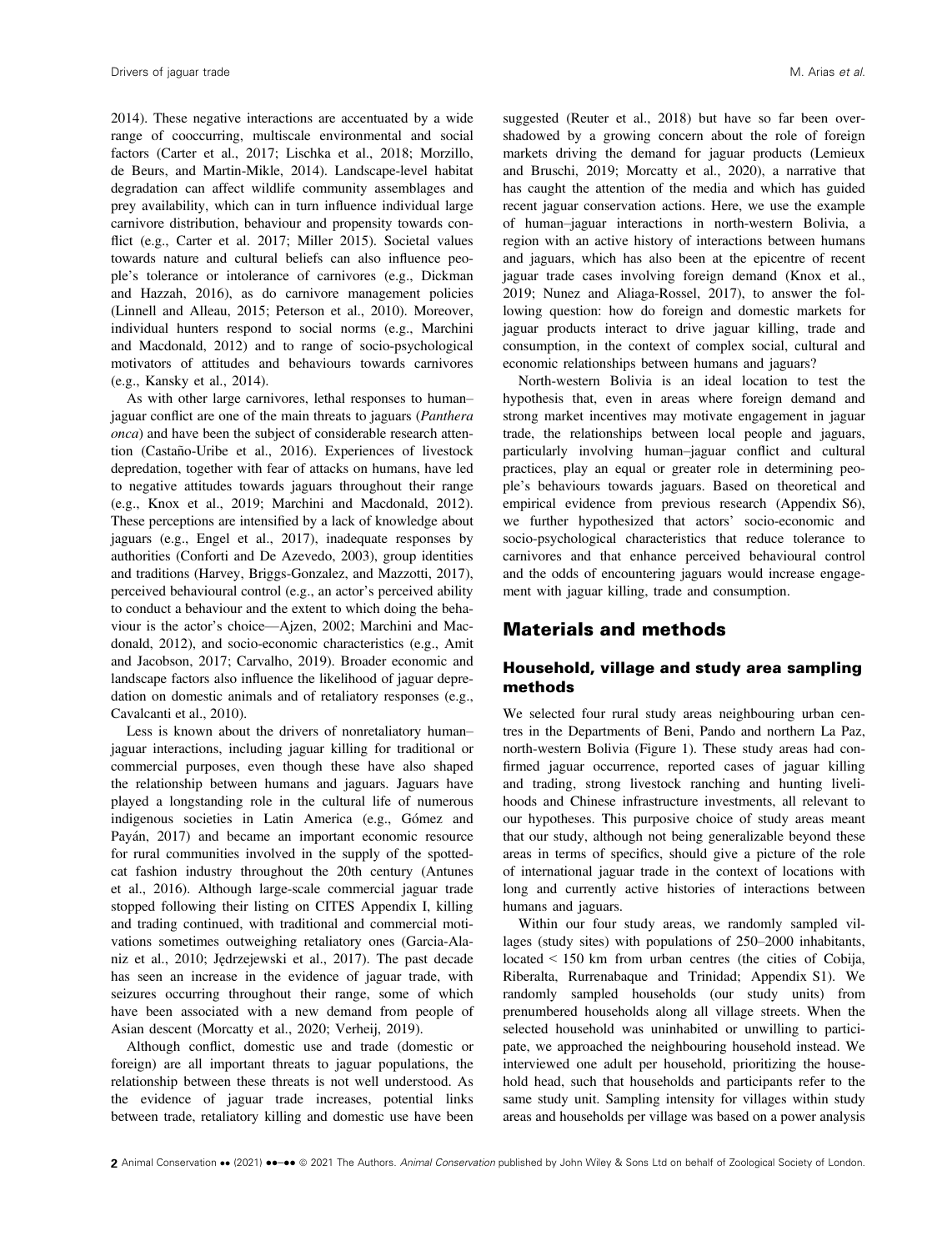

Figure 1 Map of study areas in north-western Bolivia, based on a prioritisation of rural lands around the main urban areas in the Departments of Beni, Pando and northern La Paz

and was proportional to the population size of each study area and village (Appendix S1). Although we considered all households, sampled sites (villages) and study areas as a single population, our statistical analyses reflect the nested structure of our observations through random effects. We discuss differences between study areas in Arias et al., (2020).

#### Questionnaire and survey

Our semistructured survey instrument comprised 32 open and closed questions (Appendix S2), divided into the following sections: (1) socio-economic characteristics; (2) perceptions of jaguars, their population sizes and the risks of attacks on humans; (3) attitudes towards jaguars and jaguar killing and knowledge of killing methods; (4) experiences with jaguars, including attacks on humans and domestic animal depredation; (5) jaguar body parts uses and prices; (6) awareness of jaguar protection laws; and (7) awareness of, and interactions with, traders. These sections corresponded to our predictor variables. Additionally, we asked participants whether in the past 5 years they had been personally involved in jaguar killing, trading (selling) and consuming (owning and buying) behaviours, and whether in the same period they had been requested by others to kill jaguars, or whether they had themselves asked others to kill jaguars. We asked these sensitive questions directly and using the Ballot Box Method (BBM, Arias et al., 2020a), with the goal of reducing social desirability bias in participants' responses (Appendix S3). An analysis of the performance of the BBM can be found in Arias et al., (2020) and Appendix S3. To capture the intentions of those who had not directly engaged in these behaviours, we asked



Figure 2 Word cloud of most common words concerning perceptions towards jaguars, meant as a preliminary visualisation rather than an empirical analysis. 'Fear' was the most common word, mentioned by 29% of our sample ( $n = 1107$ ), followed by 'dangerous' (15%). Though less frequent, common positive words included 'pretty' (5%) and 'beautiful' (2%), common neutral words included 'fierce' and 'wild', each representing 4% of the sample.

participants what they would do in a hypothetical scenario of encountering a jaguar. These actual and hypothetical behaviours corresponded to our response variables.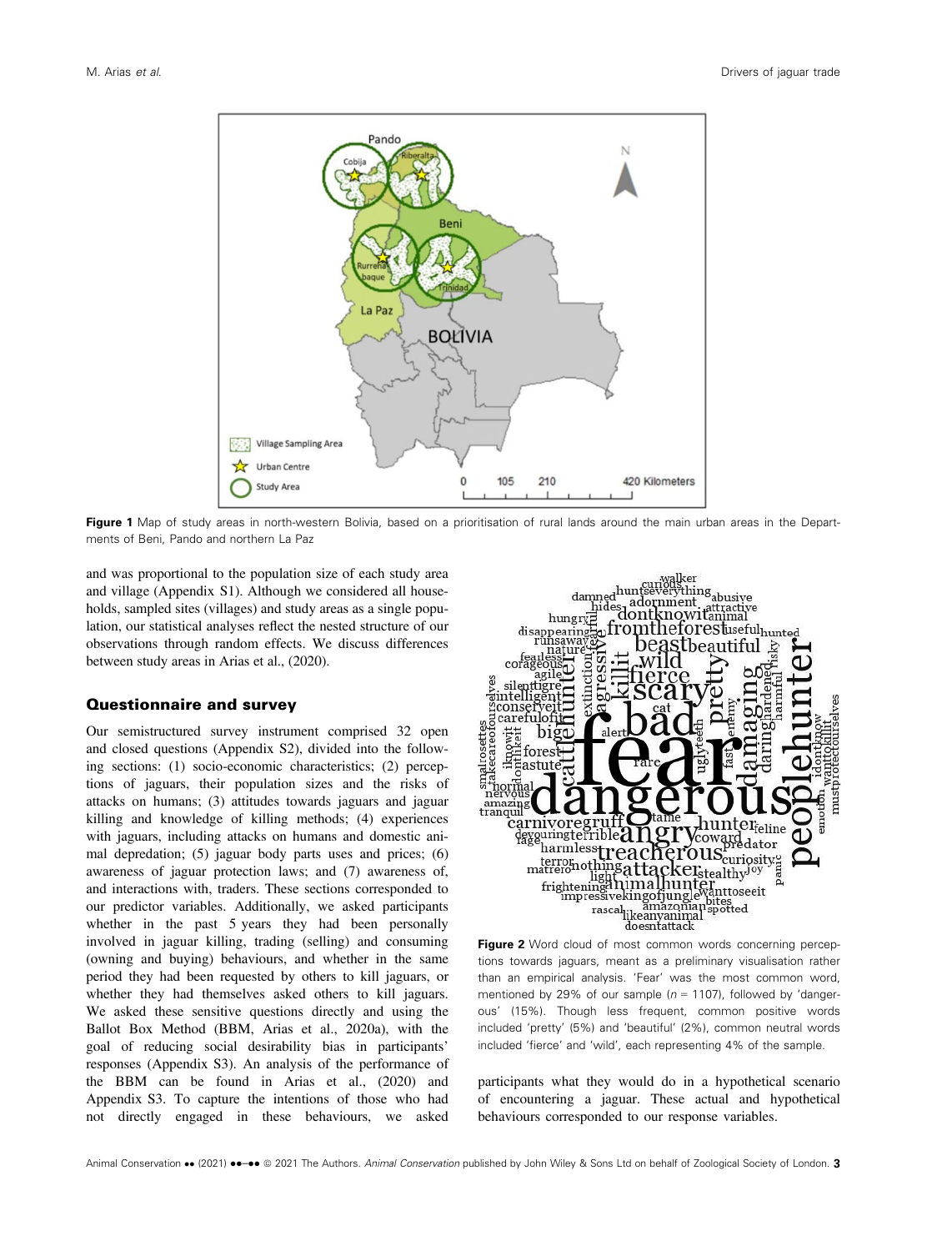| Type          | Category          | Description                                                                                                  | Percentage<br>$(n = 1107)$ |
|---------------|-------------------|--------------------------------------------------------------------------------------------------------------|----------------------------|
| Not involved  | Not involved      | Does not engage in jaguar killing, owning, purchasing, selling or recruiting.                                | 42.8%                      |
| Noncommercial | Possessor         | Owns jaguar body parts without purchasing or killing (e.g., gifts, inheritance).                             | 17.2%                      |
|               | Killer            | Kills jaguars but does not extract body parts (e.g., retaliation, self-defence killing).                     | 6.2%                       |
|               | Killing possessor | Kills jaguars and keeps the body parts for personal use (e.g., subsistence, cultural,<br>retaliatory).       | 1.8%                       |
|               | Indirect killer   | Asks others to kill a jaguar for reasons other than trade or use (e.g., retaliation, fear).                  | 2.4%                       |
| Commercial    | Killing trader    | Buys and sells jaguar body parts from others, while also killing jaguars.                                    | $9.0\%$                    |
|               | Consumer          | Buys jaguar body parts for personal use (e.g., cultural, medicinal).                                         | 7.3%                       |
|               | Trader            | Buys and sells jaguars body parts from others.                                                               | 5.6%                       |
|               | Killing consumer  | Kills jaguars and buys the body parts for personal use (e.g., decoration, trophy).                           | 1.5%                       |
| Messengers    | Attempted recruit | Has been asked by others to kill a jaguar, but has not undertaken the action.                                | 4.5%                       |
|               | Messenger         | Has been asked by others to kill a jaguar, and has asked others to do so, without<br>undertaking the action. | 1.5%                       |

Table 1 Actor typologies behind jaguar killing, trading and consuming behaviours, based on (Arias, Hinsley, and Milner-Gulland, 2020b)

Note: These are not exhaustive categories, but cover all the main types of interactions in our dataset.

We conducted the surveys from June to August 2019, following two weeks of piloting in villages of similar characteristics. The pilot study used a preliminary version of the same questionnaire as the full survey but differed in that it tested different indirect questioning techniques (Appendix S3). The interviews took 20–40 min to complete and were carried out by a team of four Bolivian and one foreign researchers with experience investigating human–jaguar interactions. The study was approved by the Central University Research Ethics Committee of Oxford University (Reference: R63986/RE001) and the Bolivian Ministry of Environment and Water (Reference: MMAYA/ VMABCCGDF/DGBAP/MEG No. 0251/2019).

#### Data analysis

For binary, multilevel categorical and Likert-type questions, we analysed the percentage of participants in our sample that mentioned each response category (Appendix S4). Where relevant, we converted open and continuous questions into categorical variables (perceptions about, and interactions with, jaguars and jaguar abundance). We used a word cloud as a preliminary visualisation of jaguar perceptions (Figure 2) using NVivo software (QSR International Pty Ltd. Version 12 Pro, 2018). We first identified all possible combinations of jaguar killing, trading and consuming behaviours ( $n = 64$ ) and then developed a typology of actors by grouping these combinations (Table 1), based on the characteristics of illegal jaguar traders described in Arias, Hinsley, and Milner-Gulland, (2020b).

To restrict the number of predictors of jaguar killing, trading and consuming behaviours, we hypothesized the direction of the effect that each potential predictor would have on behaviour, based on the literature and our understanding of the data (Appendix S5). We selected predictors that had stronger support in the literature and which represented potentially important relationships to the behaviours. These were gender, livelihood, income, age, education, perceived jaguar abundance, perceived risk of an attack on humans, opinion towards jaguar killing, experience of attacks on humans or livestock, awareness of jaguars' legal status, awareness of jaguar traders and of prices. We conducted multivariate imputation for missing values in the predictors when these represented less than 5% of the sample, otherwise missing values were analysed as a level in a categorical variable, using the package 'mice' (van Buuren and Groothuis-Oudshoorn, 2011). Our response variables (jaguar killing and trading actions) were based on the responses to the BBM. Missing values in the response variables caused by missing BBM responses were imputed using the responses to direct questioning from the same respondent. Predictor categories that represented less than 5% of the sample were collapsed with the next most relevant category. All categorical and continuous dependent and independent variables were tested for association applying Cramer's V (for categorical variables) and point-biserial correlation (for continuous and categorical variables) through the packages 'DescTools' in R (Signorell, 2021) and 'ltm' (Rizopoulos, 2006), in R version 3.6.2 (R Core Team, 2019). Medium and low levels of association (<0.5) were found, ruling out collinearity. For each lethal (killing, being asked to kill, asking others to kill and hypothetical killing), commercial (selling and hypothetical selling), consumer (buying, owning and hypothetical owning), and tolerant behaviour, we ran logistic mixed effects generalized linear models, implemented through the package lme4 in R (Bates et al., 2015), with study area and village as nested random effects, and estimated 'Wald' confidence intervals (Figure 3, Appendix S6). Estimates are presented for each specific behaviour and no grouping of behaviours was undertaken.

## **Results**

#### Sample characteristics

We interviewed 1107 people in 36 villages of our four study areas (see Appendix S4 for complete descriptive results). Village distance from the main urban centres ranged from 11 to 150 km, averaging 70 km, and from two to 196 km from protected areas, averaging 80 km. Over half of our participants were women (55%), and the most common economic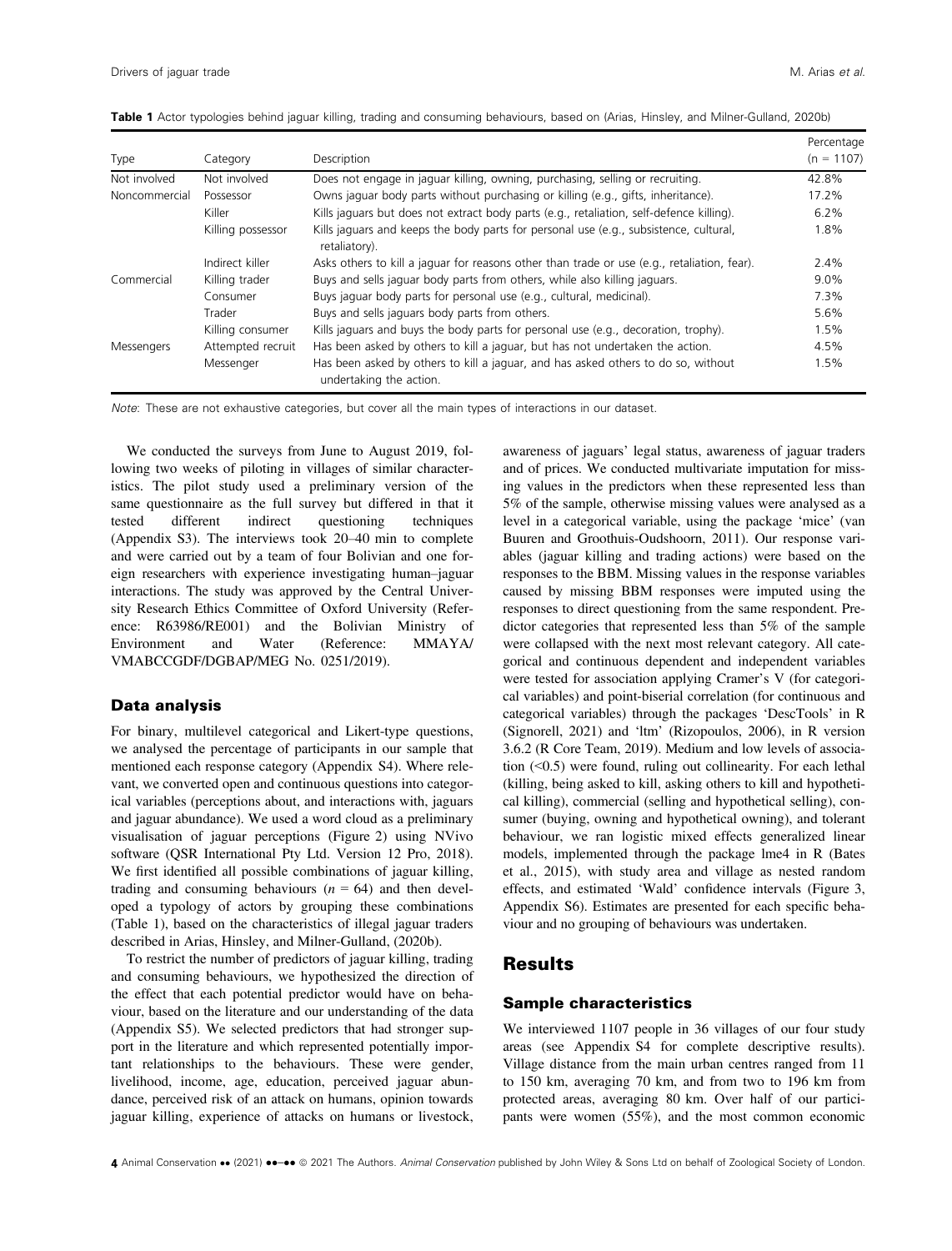activity was hunting and fishing (44.4%). Education and income levels were predominantly low.

#### Local people's relationships with jaguars

Participants held predominantly negative perceptions towards jaguars (75%), as shown by their choice of words to describe jaguars (Figure 2). In alignment with their negative perceptions, more than half of participants (52.4%) preferred a decrease in jaguar populations. Jaguar abundances were mostly perceived as being low and decreasing, as described by 34% and 47% of participants, respectively. The acceptability of jaguar killing was high, being the preferred outcome for more than half of participants (52.1%).

Interactions with jaguars were common in our study areas. Three percent of participants reported being attacked by a jaguar, or knew of attacks involving their relatives (7.9%) within the past 10 years. Similarly, 24.8% had experienced livestock depredation incidents involving jaguars in the same period. Other interactions included seeing a live jaguar in the wild (57%), seeing a dead jaguar that had been killed by a third party (38%) and other indirect experiences (5%).

## Awareness of market opportunities and costs

According to the 67% of participants who were aware of the existence of jaguar traders in and around their communities, the most common trader group was Bolivian nationals (including local radio broadcasters requesting jaguar body parts, 44.4%), followed by traders of Asian descent (including Asian students saying they needed jaguar body parts for research, 21.3%), Caucasian-looking foreigners (14.5%) and foreigners from neighbouring countries (6%). Awareness about the prices of jaguar body parts was also common amongst participants (27.4%).

The jaguar is listed as a 'vulnerable' species under Bolivian legislation, which makes it illegal to kill or trade jaguars and their body parts (Ayala and Wallace, 2009). However, 85.3% of participants were either unaware or confused about the illegality of killing jaguars. Similarly, the majority of participants (64%) were unaware of any authorities responsible for handling jaguar-related issues, and few (12.2%) had heard of penalties of enforcement related to killing or trading jaguars.

#### Prevalence of jaguar killing, trading and consuming behaviours

The most prevalent jaguar killing, trading or consuming behaviour was possessing jaguar body parts or live animals  $(42.1\%)$ , followed by killing  $(18.6\%)$ , selling  $(14.6\%)$  and buying (13.1%) jaguar body parts. Additionally, some participants (24.3%) had been recruited to kill jaguars, or had asked somebody else to do so (15.5%). Although 51.9% of participants said they would react passively to a hypothetical jaguar encounter, other common reactions included

wanting to kill jaguars to either sell or keep the body parts  $(48.1\%)$ .

The largest percentage of participants (27.6%) engaged in behaviours that can be classified as noncommercial because they involve no financial transactions, including possessing jaguar body parts or live animals ('possessors'; those who own jaguar body parts without purchasing them or without having personally killed a jaguar, Arias et al., 2020), those killing for noncommercial reasons or both (Table 1). The majority of possessors (73%) were aware of the presence of jaguar traders in or around their communities but chose to keep the jaguar body parts for themselves regardless. Those who act commercially represented 23.4% of our sample (Table 1). Meanwhile, messengers or recruiters who received or passed on requests to kill jaguars without undertaking any other actions represented 6% of our sample.

Although a larger percentage of participants was involved in noncommercial than commercial purposes, of the people who had killed jaguars (18.6%), more than half (56.4% of 116) had probably killed a jaguar for commercial reasons, as they had also sold jaguar body parts (Table 1). Nine percent of our sample (n = 99) were traders who also killed jaguars. These may be key players because they participate throughout the jaguar trade chain. Killing traders were predominantly male (72% of 99) bushmeat hunters and fishers (75%). Thirty-six percent of them had experienced jaguar depredation events, 78% of them were aware of traders of multiple nationalities in their area, and 70% of them had received a specific request to kill a jaguar (of which only 3%, or three individuals, had received requests from Asian traders). All killing traders reported that jaguars are killed by shooting, and 75% of them mentioned the use of targeted methods such as baiting, trapping, sound luring or poisoning.

### Drivers of jaguar killing, trading and consuming

We found several similarities and also important differences in the drivers of behaviours pertaining to jaguar killing, trading and consuming (Figure 3). Of the socio-economic variables, men were more likely to engage in killing (OR 2.36, CI [1.50, 3.70]) and selling (OR 1.83, CI [1.12, 2.97]) behaviours and were also more likely to be asked to kill a jaguar (OR 1.76, CI [1.19, 2.61]), and to have the intention to kill (OR 2.66, CI [1.72, 4.14]), sell (OR 2.11, CI [1.38, 3.21]) or possess (OR 2.74, CI [1.55, 4.85]) jaguar body parts (Appendix S6). Bushmeat hunting and fishing livelihoods increased the odds of killing (OR 2.11, CI [1.43, 3.12], and of related behaviours such as being asked or asking to kill) and selling (OR 1.89, CI [1.22, 2.92]), but significantly reduced the odds of buying jaguar body parts (OR 0.58, CI [0.37, 0.92). This suggests that bushmeat hunters and fishers act as suppliers of jaguar body parts in our study areas. Agricultural and livestock ranching livelihoods led to higher odds of killing (OR 1.61, CI [1.03, 2.51]) but were not strong predictors of any commercial jaguar uses. Ranchers were also more inclined to want to possess jaguar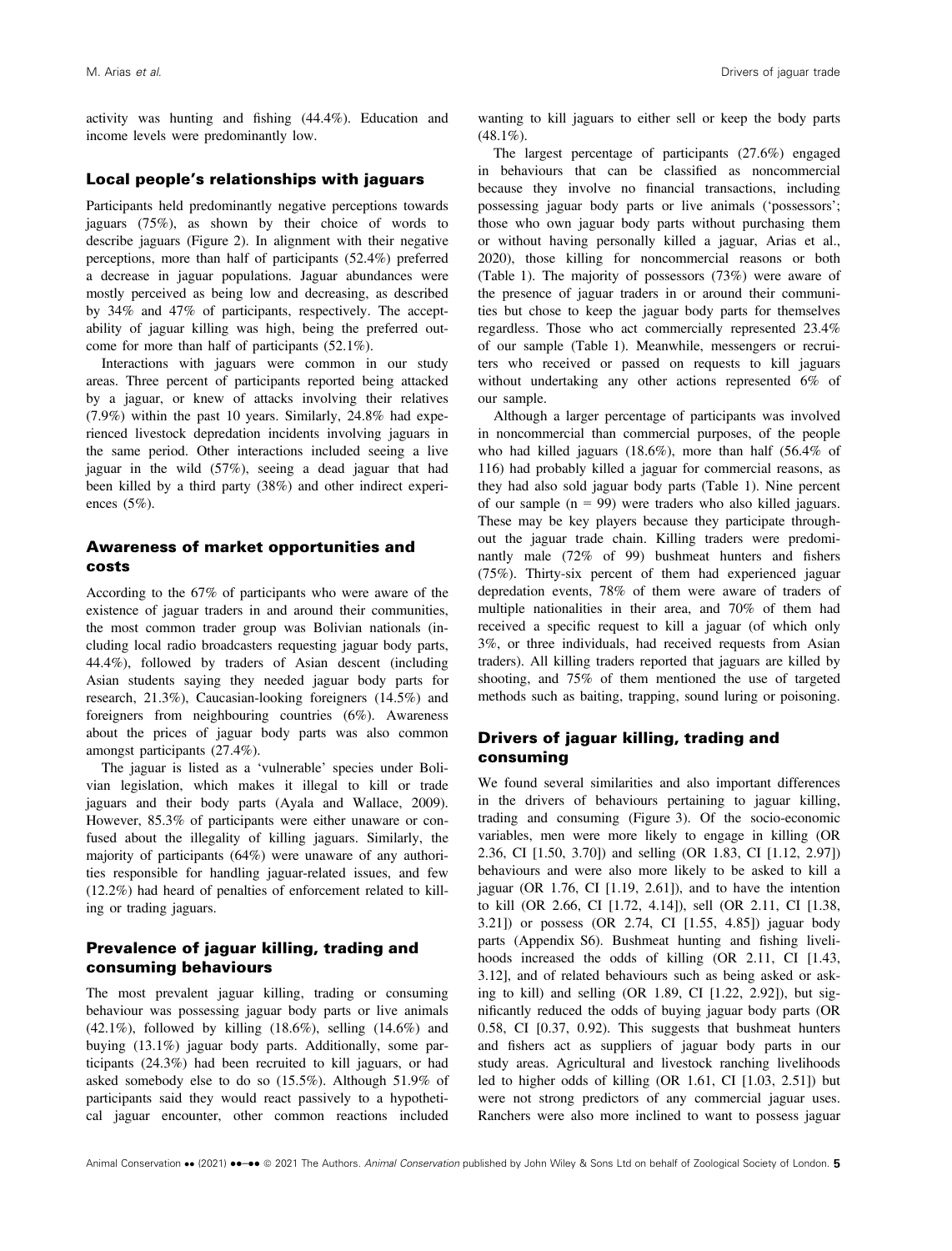

Figure 3 Odds ratios and 95% confidence intervals of predictors of jaguar killing, owning, buying and selling behaviours. Values above or below one indicate whether predictors are associated with higher or lower odds of each behaviour, respectively. Solid circles represent statistical significance ( $p < 0.05$ )

body parts (OR 2.24, CI [1.06, 4.70]) and less likely to react passively to a hypothetical encounter with a jaguar (OR 0.47, CI [0.24, 0.91]). Low incomes led to a reduced likelihood of purchasing (OR 0.54, CI [0.32, 0.90]) and to an increased interest in selling (OR 1.58, CI [1.02, 2.46]) jaguar body parts, but income did not significantly affect any other behaviours, and neither did education levels (Figure 3). Age had a significant negative relationship with selling (OR 0.74, CI [0.60, 0.92]) and with both recruiting behaviours (being asked, OR 0.75, CI [0.63, 0.89], or asking to kill, OR 0.76, CI [0.62, 0.94]), which suggests that younger participants were more likely to be suppliers of jaguar body parts.

Socio-psychological factors like perceptions and attitudes towards jaguars were generally not strong predictors of any of these behaviours, with a few exceptions (Figure 3). For example, the perception that there are high risks of jaguar attacks on humans was associated with higher odds of owning (OR 2.13, CI [1.34, 3.38]) and buying (OR 2.01, CI [1.04, 3.92]) jaguar body parts. Participants who perceived the killing of jaguars as wrong were also less likely to kill a jaguar and sell jaguar body parts (OR 0.30, CI [0.14, 0.62]) and more likely to have tolerant behaviours towards jaguars (OR 1.66, CI [1.11, 2.47], Figure 3).

Of the predictors pertaining to past experiences with jaguars, participants who had been previously attacked by jaguars (themselves or their families) were significantly more likely to have sold (OR 2.06, CI [1.23, 3.45]) or possessed

(OR 1.63, CI [1.06, 2.49]) jaguar body parts than those who had not (Figure 3). Similarly, those who experienced jaguar depredation events were significantly more likely to have killed (OR 1.76, CI [1.22, 2.55]) and possessed (OR 1.51, CI [1.12, 2.05]) jaguar body parts and less likely to have reacted passively (OR 0.71, CI [0.51, 0.99]) to jaguar encounters. However, the fact that they were not significantly more likely to engage in trading behaviours suggests that not all retaliatory jaguar killing leads to trade.

Variables related to market costs and opportunities were important predictors of our behaviours of interest. Awareness of the presence of jaguar traders in and around participants' communities was significantly associated with buying (OR 1.86, CI [1.15, 3.01]) and owning (OR 1.83, CI [1.37, 2.44]) jaguar body parts and it stimulated messenger or recruiting behaviours (being asked to kill, OR 1.99, CI [1.36, 2.92], asking others to kill, OR 1.71, CI [1.12, 2.63]). However, the fact that it was not associated with a higher likelihood of lethal or trade behaviours suggests that awareness of the opportunity for trade is not in itself enough to lead to trade in our study areas. On the other hand, awareness of the price of jaguar body parts was strongly and significantly associated with all jaguar killing (OR 2.33, CI [1.61, 3.36]), trading (OR 4.31, CI [2.92, 6.36]) and consuming (OR 4.87, CI [3.25, 7.30]) behaviours. Awareness of the illegality of engaging in any of our behaviours of interest did not affect participants' reported actions, except that those who were aware of illegality were more likely to own jaguar body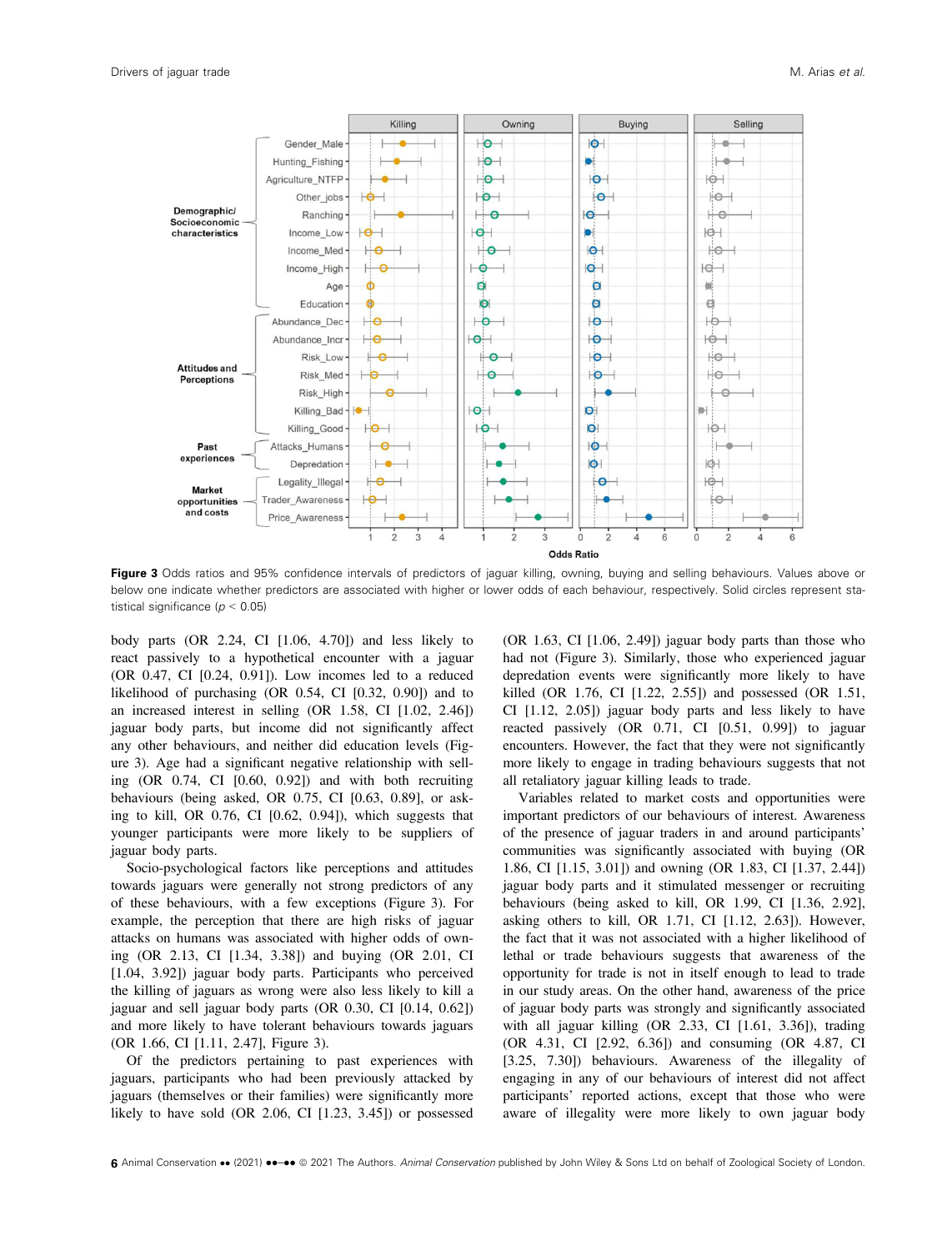parts (OR 1.65, CI [1.13, 2.42]) and also more likely to tolerate jaguars (OR 0.43, CI [0.27, 0.68]) if encountered.

## **Discussion**

Previous studies have suggested that human–jaguar conflict caused by livestock depredation by jaguars may be an underlying cause of jaguar trade because farmers and ranchers who resort to lethal control may have an added incentive to sell the parts as compensation for their losses (Jedrzejewski et al., 2017; Reuter et al., 2018). The link between commercial and retaliatory killing has also been proposed for other felids (Everatt, Kokes, and Lopez Pereira, 2019; Li and Lu, 2014). The high value of felid body parts in domestic and foreign markets, and their simultaneous status as threats to livestock and humans, mean that these two drivers of felid killing are often intertwined (Jedrzejewski et al., 2017). Commercial trade can act as both a by-product of retaliatory killing and an incentive for it, but the pathways of causality can be difficult to untangle. In separating the different behaviours related to jaguar trade (killing, trade and consumption), we began to unfold this relationship. We found that even though ranching livelihoods and livestock depredation by jaguars strongly explained jaguar killing, and about a third of killing traders had killed jaguars in the context of retaliation, both ranching and conflict were not strong predictors of commercial behaviours in our sites. This means that conflict is just one aspect of jaguar trade, rather than its underlying cause. We call for a more integrated investigation of the links between felid trade and conflict, considering that their interrelatedness may vary across species and geographies, influencing the effectiveness of conservation efforts to reduce anthropogenic felid mortality.

We show that commercial behaviours are likely to be more strongly driven by a combination of opportunism and market incentives than human–jaguar conflict. Whether they kill jaguars intentionally or opportunistically, bushmeat hunters and fishers were strongly associated with trade in jaguar body parts in our study sites. Bushmeat hunters, in particular, possess the necessary skills, experience, capacity and equipment (e.g., shotguns) that enable them to kill jaguars. As providers and protectors in local communities, they are also likely to count with the social acceptability and legitimacy to kill wildlife that is perceived as dangerous or damaging (Carvalho, 2019). Given their knowledge of, and time spent in, jaguar habitat, bushmeat hunters have increased opportunities of encountering jaguars, having prime access to a resource, which may otherwise be restricted. Although a large portion of the trade may be rooted in chance encounters between bushmeat hunters and jaguars (opportunism), we also found signs that market incentives might be leading to targeted hunting of jaguars. Not only were bushmeat hunters and other killing traders more likely to be aware of the presence of jaguar traders (both foreign and local) in their villages, and to know the prices of jaguar body parts, but many of them had been specifically recruited to kill jaguars, and mentioned the use of targeted jaguar hunting methods such as baits and traps. These behaviours took place in the absence of law awareness, as shown in our survey, but also due to deficiencies in law enforcement, coinciding with Knox et al., (2019). This combination of actor and opportunity-based drivers coincides with the Routine Activity Theory (Eliason, 2012), which explains that crimes are likely to occur when capable and motivated offenders (e.g., bushmeat hunters incentivized by the market) meet suitable targets (e.g., jaguars) in the absence of guardianship factors (e.g., ineffective enforcement, Carter et al., 2017). Thus, our study sites appear to have the optimal conditions for jaguar killing and trading to thrive if these drivers are not addressed.

The dominant role of noncommercial behaviours in our study areas emphasizes the domestic, cultural and traditional side of jaguar trade. Most jaguar body parts have traditional uses, which may be related to decorative, medicinal, cultural or nutritional purposes (Garcia-Alaniz et al., 2010; Arias, Hinsley, and Milner-Gulland, 2020b). This broad range of longstanding values position jaguars as 'cultural keystone species' (Garibaldi and Turner, 2004). This cultural relationship with jaguars, manifested through the use of jaguar body parts, also means that a large portion of the demand for jaguar body parts is domestic. In particular, the large amount (17.2%) of possessors in our sample, many of whom were simultaneously aware of the existence of a market for jaguar body parts, shows that the desire to keep jaguar body parts may sometimes outweigh the need or interest to sell. This is in contrast to studies that have characterized jaguar trade as Chinese-driven based on seizure data (e.g., Morcatty et al., 2020; Nunez and Aliaga-Rossel, 2017). Although these seizures remain a concern, and may indicate an emerging trend of externally driven commodification and export of jaguars, this discrepancy reiterates the importance of considering multiple evidence sources and of investigating these behaviours on the ground.

Our findings highlight topics that deserve further research and conservation attention to address jaguar killing, trade and consumption. Given the preponderance of noncommercial behaviours, investigating contemporary jaguar uses from both an anthropological and an ecological perspective is necessary. Traditional uses threaten hundreds of species worldwide (de Vasconcellos Pegas, Grignon, and Morrison, 2015), but they can also play an important role in species protection by incentivizing sustainable and long-lasting use of wildlife resources (Dickman and Hazzah, 2016). As traditional jaguar uses are currently illegal for nonindigenous communities in Bolivia (Ministerio de Ambiente y Agua, 2020), which include most of our participants, achieving conservation gains may require opening a more inclusive dialogue about the cultural importance and conservation implications of these behaviours. Because most human-wildlife conflict has roots in human-human conflict, such as the establishment of illegitimate or unrealistic prohibitions (Peterson et al., 2010), failing to account for these traditional jaguar uses, can hinder the path towards human–jaguar coexistence by alienating local communities (Duffy et al., 2016).

Given that jaguar trade was closely linked to wildlife hunting more generally, working with local communities is also necessary to reduce their reliance on wildlife hunting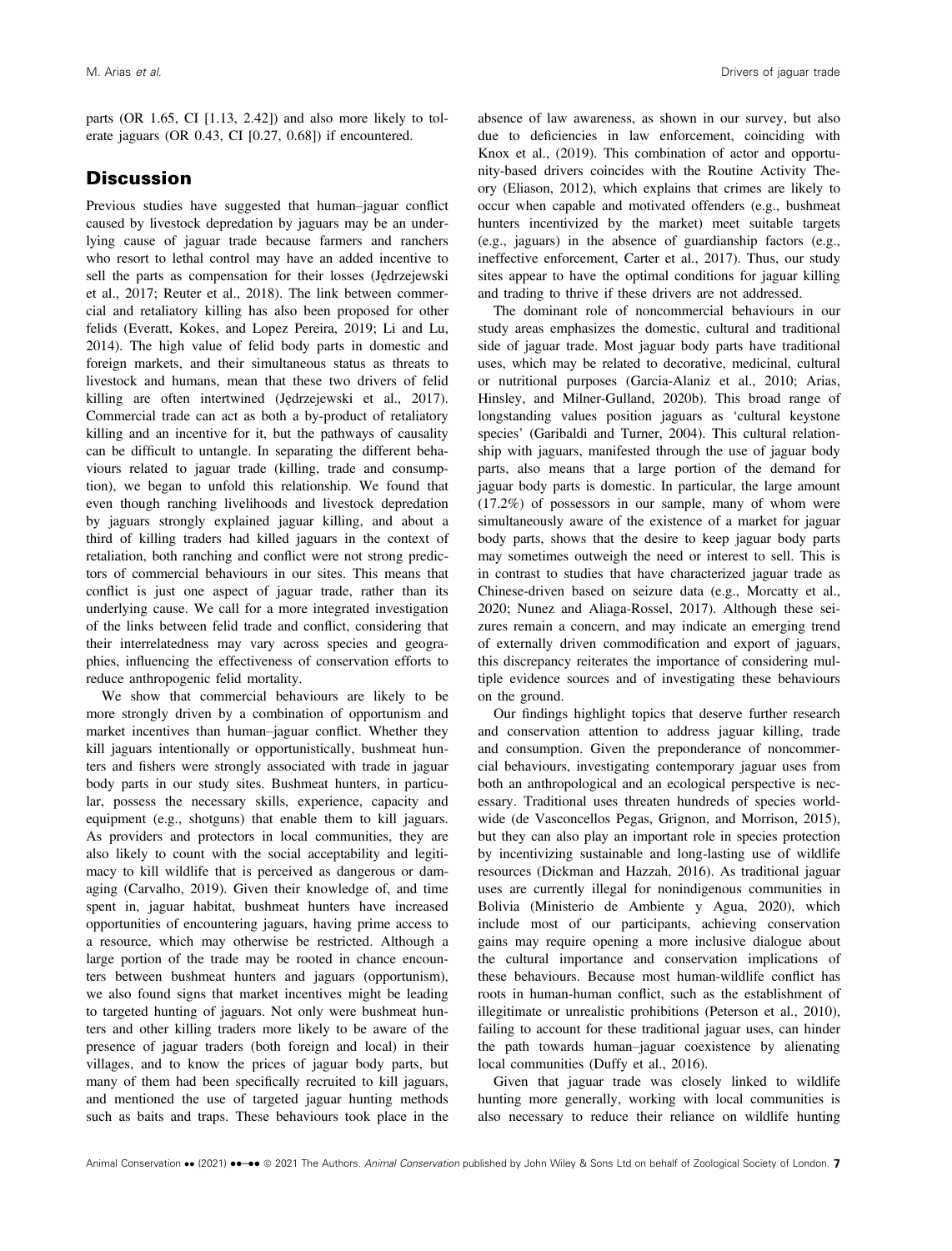and trading. Increasing the benefits and financial gains from conserving wildlife in contrast to those from engaging in illegal wildlife trade are potential ways forward (Cooney et al., 2017). It is also worth highlighting that, although most participants held negative perceptions and attitudes towards jaguars, positive attitudes (e.g., believing that killing jaguars is wrong) led to reduced engagement with jaguar killing and trading, and increased tolerance to jaguars. This suggests that shifting attitudes through awareness and education, taking advantage of the already strong cultural and symbolic meaning of jaguars in these communities, may be an effective way to address these behaviours, as shown by other studies (e.g., Engel et al., 2017; Marchini and Macdonald, 2020). However, the simultaneous existence of commercial and noncommercial interests behind the jaguar trade, and of domestic and foreign markets, means that further efforts should also focus on understanding market dynamics. Determining whether the system is supply or demand driven is necessary, and requires exploring the temporal variation in the price and quantity of the traded parts, in hunting effort, in trader networks, and in the condition of jaguar populations (McNamara et al., 2016). While increasing awareness and enforcement of laws may go a long way (given that many of our participants were unaware about jaguar protections), it may not be enough to stop jaguar killing and trading due to strong market incentives, a high prevalence of human–jaguar conflict, financial need, and the potential ties between trade and corruption (Challender and MacMillan, 2014; Morcatty et al., 2020). Future research would also benefit from adopting a socio-ecological systems approach, as suggested by Carter et al., (2017) and Lischka et al., (2018), to explore the role of the wider social and institutional context (such as social norms, as considered by Knox et al., 2019), as well as of jaguar behaviour, ecology and landscape dynamics.

To conclude, our findings suggest that jaguar killing, trading and consuming behaviours are related but also separate actions, which are often carried out by different individuals and influenced by different underlying drivers, including human–jaguar conflict, opportunism, market incentives and culture. We highlight that these drivers, and their interactions, must be considered together to more effectively understand and address jaguar trade, and to enable coexistence with jaguars over the long term.

## Acknowledgements

We thank our funders: San Diego Zoo's Institute for Conservation Research, the Rufford Foundation, the Wildlife Conservation Network, the Society of American Mammalogists, the Society for Conservation Biology, St. Cross College, SENESCYT, and FCT/MCTES—CESAM (UID/AMB/ 50017/2019). We thank Asociacion Boliviana para la Investigacion y Conservacion de Ecosistemas Andino-Amazonicos (ACEAA) and J. Zapata-Munoz and M. Fernandez for their contribution to data collection. We thank F. Arana-Meira for support with fieldwork planning, research design and data analysis. We thank the University of Oxford's Social Sciences and Humanities Research Ethics Committee for

granting us ethical approval (Reference: R63986/RE001) and the Bolivian Ministry of Environment and the Museum of Natural History of La Paz for research permits (Ref: MMAYA/VMABCCGDF/DGBAP/MEG No. 0251/2019). The data for this research are not available due to confidentiality. This paper is a product of the Oxford Martin Programme on Illegal Wildlife Trade.

#### References

- Ajzen, I. (2002). Perceived behavioral control, self-efficacy, locus of control, and the theory of planned behavior<sup>1</sup>. J. Appl. Soc. Psychol. 32, 665–683.
- Alves, R.R.N., Pinto, L.C.L., Barboza, R.R.D., Souto, W.M.S., Oliveira, R.E.M.C.C. & Vieira, W.L.S. (2013). A global overview of carnivores used in traditional medicines. In Animals in traditional folk medicine: 171–206. Alves, R. & Rosa, I. (Eds). Berlin, Heidelberg: Springer-Verlag. [https://](https://doi.org/10.1007/978-3-642-29026-8_9) [doi.org/10.1007/978-3-642-29026-8\\_9.](https://doi.org/10.1007/978-3-642-29026-8_9)
- Amit, R. & Jacobson, S.K. (2017). Understanding rancher coexistence with jaguars and pumas: a typology for conservation practice. Biodivers. Conserv. 26, 1353–1374.
- Antunes, A.P., Fewster, R.M., Venticinque, E.M., Peres, C.A., Levi, T., Rohe, F. & Shepard, G.H. (2016). Empty forest or empty rivers? A century of commercial hunting in Amazonia. Sci. Adv. 2, e1600936.
- Arias, M., Hinsley, A. & Milner-Gulland, E.J. (2020a). Implementing the ballot box method to reduce social desirability bias when researching sensitive behaviours in conservation. Oxford Martin Program. Illegal Wildl. Trade Tools Guid. SocArXiv.
- Arias, M., Hinsley, A. & Milner-Gulland, E.J. (2020b). Characteristics of, and uncertainties about, illegal jaguar trade in Belize and Guatemala. Biol. Conserv. 250, 108765.
- Arias, M., Hinsley, A., Nogales-Ascarrunz, P., Negroes, N., Glikman, J.A. & Milner-Gulland, E.J. (2020). Prevalence and characteristics of jaguar trade in north-western Bolivia. SocArXiv.
- Ayala, G. & Wallace, R.B. (2009). Mamiferos: Panthera Onca. In Libro rojo de la fauna silvestre de vertebrados de Bolivia. 528–530. La Paz, Bolivia: Ministerio de Ambiente y Agua.
- Bates, D., Maechler, M., Bolker, B. & Walker, S. (2015). Fitting linear mixed-effects models using lme4. J. Stat. Softw. 67, 1–48.
- Carter, N.H., López-Bao, J.V., Bruskotter, J.T., Gore, M., Chapron, G., Johnson, A., Epstein, Y., Shrestha, M., Frank, J., Ohrens, O. & Treves, A. (2017). A conceptual framework for understanding illegal killing of large carnivores. Ambio 46, 251–264.
- Carvalho, E.A.R. (2019). Jaguar hunting in Amazonian extractive reserves: Acceptance and prevalence. Environ. Conserv. 46, 334–339.
- Castaño-Uribe, C., Lasso, C.A., Hoogesteijn, R., Diaz-Pulido y A. & Payan, E. (Editors). 2016. II. Conflictos entre felinos y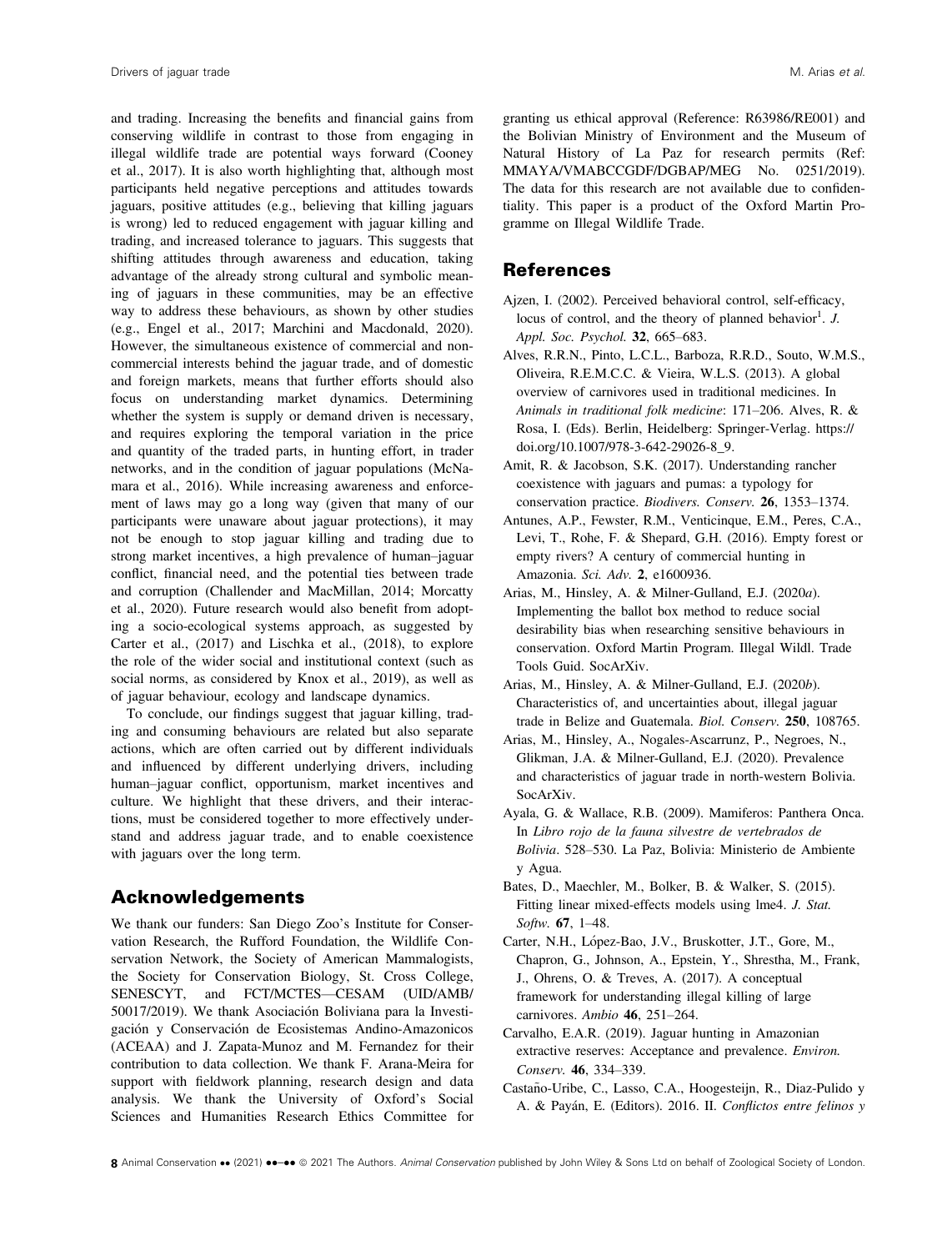humanos en América Latina. Serie Editorial Fauna Silvestre Neotropical. Instituto de Investigación de Recursos Biológicos Alexander von Humboldt (IAvH), Bogotá, D. C., Colombia. 489 pp. [http://www.humboldt.org.co/es/compone](http://www.humboldt.org.co/es/component/k2/item/1052-conflicto-felinos-humanos) [nt/k2/item/1052-conflicto-felinos-humanos](http://www.humboldt.org.co/es/component/k2/item/1052-conflicto-felinos-humanos)

Cavalcanti, S., Marchini, S., Zimmermann, A., Gese, E. & Macdonald, D.W. (2010). Jaguars, livestock, and people in brazil: realities and perceptions behind the conflict. USDA Natl. Wildl. Res. Cent.—Staff Publ.

Challender, D.W.S. & MacMillan, D.C. (2014). Poaching is more than an enforcement problem. Conserv. Lett. 7, 484– 494.

Conforti, V.A. & De Azevedo, F.C.C. (2003). Local perceptions of jaguars (Panthera onca) and pumas (Puma concolor) in the Iguaçu National Park area, south Brazil. Biol. Conserv. 111, 215–221.

Cooney, R., Roe, D., Dublin, H., Phelps, J., Wilkie, D., Keane, A., Travers, H., Skinner, D., Challender, D.W.S., Allan, J.R. & Biggs, D. (2017). From poachers to protectors: engaging local communities in solutions to illegal wildlife trade. Conserv. Lett. 10, 367–374.

de Vasconcellos Pegas, F., Grignon, J. & Morrison, C. (2015). Interdependencies among traditional resource use practices, sustainable tourism, and biodiversity conservation: a global assessment. Hum. Dimens. Wildl. 20, 454–469.

Dickman, A.J. & Hazzah, L. (2016). Money, myths and maneaters: Complexities of human-wildlife conflict. In Problem wildlife: 339–356. Angelici, F. (Ed). Cham, Switzerland: Springer. [https://doi.org/10.1007/978-3-319-22246-2\\_16](https://doi.org/10.1007/978-3-319-22246-2_16).

Duffy, R., St John, F.A.V., Büscher, B. & Brockington, D. (2016). Toward a new understanding of the links between poverty and illegal wildlife hunting. Conserv. Biol. 30, 14– 22.

Eliason, S.L. (2012). Trophy poaching: A routine activities perspective. Deviant Behav. 33, 72–87.

Engel, V., Vaske, J.J., Marchini, S. & Bath, A.J. (2017). Knowledge about big cats matters: Insights for conservationists and managers. Wildl. Soc. Bull. 41, 398–404.

Everatt, K.T., Kokes, R. & Lopez Pereira, C. (2019). Evidence of a further emerging threat to lion conservation; targeted poaching for body parts. Biodivers. Conserv. 28, 4099– 4114.

Frank, B. & Glikman, J.A. (2019). Human–wildlife conflicts and the need to include coexistence. In Human-wildlife interactions: turning conflict into coexistence (Conservation Biology): 1–19. Frank, B., Glikman, J. & Marchini, S. (Eds). Cambridge, UK: Cambridge University Press. [https://](https://doi.org/10.1017/9781108235730.004) [doi.org/10.1017/9781108235730.004](https://doi.org/10.1017/9781108235730.004).

Garcia-Alaniz, N., Naranjo, E.J. & Mallory, F.F. (2010). Human-felid interactions in three mestizo communities of the Selva Lacandona, Chiapas, Mexico: benefits, conflicts and traditional uses of species. Human Ecology 38, 451– 457.

Garibaldi, A. & Turner, N. (2004). Cultural keystone species. Ecol. Soc. 9, 1–18.

Gómez, C. & Payán, E. (2017). Iconografias e representações da onça-pintada na Colômbia: Da permanência simbólica à conservação biológica. Antipoda 2017, 131-152.

Harvey, R.G., Briggs-Gonzalez, V. & Mazzotti, F.J. (2017). Conservation payments in a social context: determinants of tolerance and behavioural intentions towards wild cats in northern Belize. Oryx 51, 730–741.

Inskip, C. & Zimmermann, A. (2009). Human-felid conflict: a review of patterns and priorities worldwide. Oryx 43, 18.

IUCN. (2020). IUCN SSC Position statement on the management of human-wildlife conflict. UCN Species Survival Commission (SSC) Human-Wildlife Conflict Task Force. Available at: [www.iucn.org/theme/species/publica](https://www.iucn.org/theme/species/publications/policies-and-position-statements) [tions/policies-and-position-statements.](https://www.iucn.org/theme/species/publications/policies-and-position-statements)

Jędrzejewski, W., Carreño, R., Sánchez-Mercado, A., Schmidt, K., Abarca, M., Robinson, H.S., Boede, E.O., Hoogesteijn, R., Viloria, A.L., Cerda, H., Velásquez, G. & Zambrano-Martínez, S. (2017). Human-jaguar conflicts and the relative importance of retaliatory killing and hunting for jaguar (Panthera onca) populations in Venezuela. Biol. Conserv. 209, 524–532.

Kansky, R., Kidd, M. & Knight, A.T. (2014). Meta-analysis of attitudes toward damage-causing mammalian wildlife. Conserv. Biol. 28, 924–938.

Knox, J., Negrões, N., Marchini, S., Barboza, K., Guanacoma, G., Balhau, P., Tobler, M.W. & Glikman, J.A. (2019). Jaguar persecution without "Cowflict": insights from protected territories in the Bolivian Amazon. Front. Ecol. Evol. 7, 494.

König, H.J., Kiffner, C., Kramer-Schadt, S., Fürst, C., Keuling, O. & Ford, A.T. (2020). Human–wildlife coexistence in a changing world. Conserv. Biol. 34, 786– 794.

Lemieux, A.M. & Bruschi, N. (2019). The production of jaguar paste in Suriname: a product-based crime script. Crime Sci. 8, 6.

Li, J. & Lu, Z. (2014). Snow leopard poaching and trade in China 2000–2013. Biol. Conserv. 176, 207–211.

Linnell, J.D.C. & Alleau, J. (2015). Predators that kill humans: Myth, reality, context and the politics of wolf attacks on people. In Problem Wildlife. A Cross-Disciplinary Approach. 357–371. Berlin/Heidelberg, Germany: Springer International Publishing.

Lischka, S.A., Teel, T.L., Johnson, H.E., Reed, S.E., Breck, S., Don Carlos, A. & Crooks, K.R. (2018). A conceptual model for the integration of social and ecological information to understand human-wildlife interactions. Biol. Conserv. 225, 80–87.

Marchini, S. & Macdonald, D.W. (2012a). Predicting ranchers' intention to kill jaguars: case studies in Amazonia and Pantanal. Biol. Conserv. 147, 213–221.

Marchini, S. & Macdonald, D.W. (2020). Can school children influence adults' behavior toward jaguars? Evidence of intergenerational learning in education for conservation. Ambio 49, 912–925.

Animal Conservation •• (2021) ••-•• © 2021 The Authors. Animal Conservation published by John Wiley & Sons Ltd on behalf of Zoological Society of London. 9